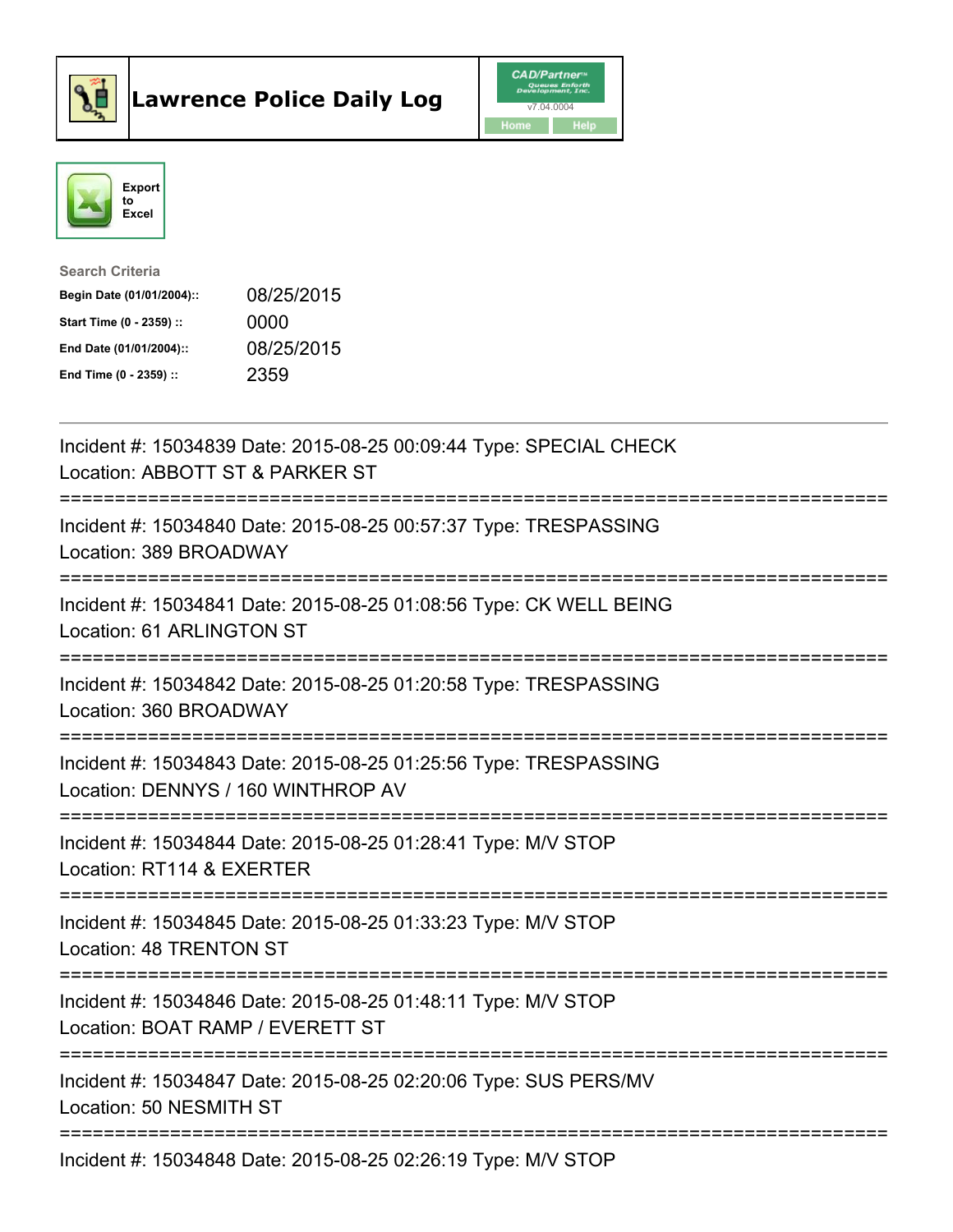## Location: MARSTON

| Incident #: 15034849 Date: 2015-08-25 02:37:44 Type: M/V STOP<br>Location: ESSEX ST & NEWBURY ST<br>;==========================<br>============= |
|--------------------------------------------------------------------------------------------------------------------------------------------------|
| Incident #: 15034850 Date: 2015-08-25 02:45:34 Type: M/V STOP<br>Location: 700 ESSEX ST<br>-----------------------------------                   |
| Incident #: 15034851 Date: 2015-08-25 02:59:52 Type: M/V STOP<br>Location: 700 ESSEX ST                                                          |
| Incident #: 15034852 Date: 2015-08-25 03:06:22 Type: M/V STOP<br>Location: BROADWAY & DAISY ST                                                   |
| Incident #: 15034853 Date: 2015-08-25 03:24:13 Type: M/V STOP<br>Location: EMMETT ST & SALEM ST                                                  |
| Incident #: 15034854 Date: 2015-08-25 03:26:02 Type: M/V STOP<br>Location: 700 ESSEX ST<br>;=================================                    |
| Incident #: 15034855 Date: 2015-08-25 04:19:31 Type: TOW/REPOSSED<br>Location: MA REG# 969KH4 / 655 ESSEX ST                                     |
| Incident #: 15034856 Date: 2015-08-25 04:29:04 Type: DISTURBANCE<br>Location: 204 S UNION ST FL 3REAR<br>------------------------                |
| Incident #: 15034857 Date: 2015-08-25 04:32:21 Type: TOW/REPOSSED<br>Location: MA REG# 5MYY20 / 93 BOXFORD ST                                    |
| Incident #: 15034858 Date: 2015-08-25 05:59:53 Type: ALARM/BURG<br>Location: 165 CRAWFORD ST                                                     |
| Incident #: 15034859 Date: 2015-08-25 06:07:18 Type: ALARMS<br>Location: OLIVER SCHOOL / 183 HAVERHILL ST                                        |
| Incident #: 15034860 Date: 2015-08-25 06:13:47 Type: ALARMS<br>Location: 46 HAVERHILL ST                                                         |
| ===================<br>Incident #: 15034861 Date: 2015-08-25 06:15:39 Type: MEDIC SUPPORT<br>Location: 32 LAWRENCE ST                            |
| Incident #: 15034862 Date: 2015-08-25 06:42:19 Type: ALARM/BURG                                                                                  |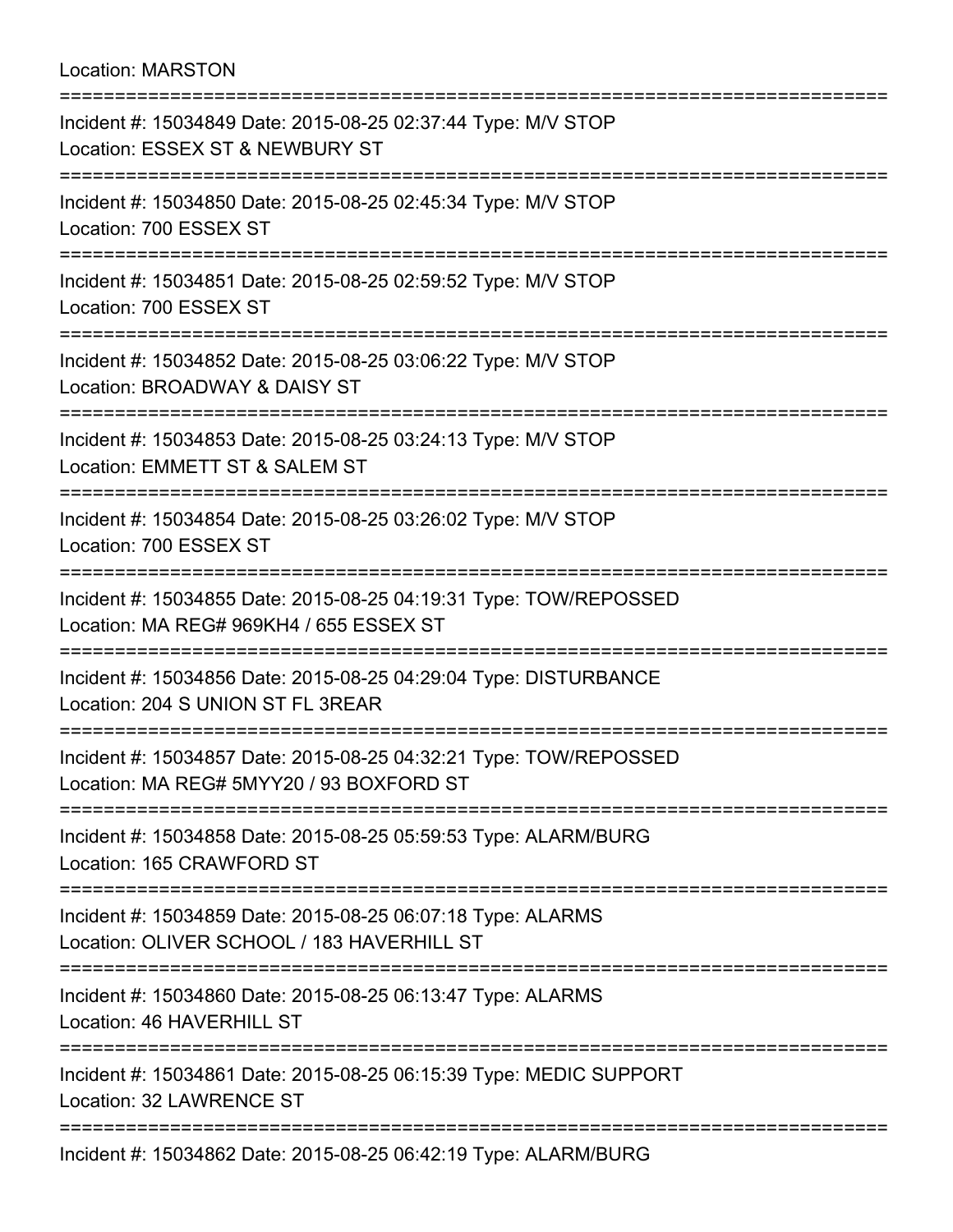=========================================================================== Incident #: 15034863 Date: 2015-08-25 06:46:14 Type: ALARM/BURG Location: 190 HAMPSHIRE ST =========================================================================== Incident #: 15034864 Date: 2015-08-25 07:08:59 Type: ALARM/BURG Location: ADVANCED AUTO PARTS / 183 BROADWAY =========================================================================== Incident #: 15034865 Date: 2015-08-25 07:21:25 Type: M/V STOP Location: AMESBURY ST & CANAL ST =========================================================================== Incident #: 15034866 Date: 2015-08-25 07:24:59 Type: AUTO ACC/NO PI Location: BERKELEY ST & SWAN ST =========================================================================== Incident #: 15034867 Date: 2015-08-25 07:29:39 Type: SUS PERS/MV Location: BROOKLINE ST & MARSTON ST =========================================================================== Incident #: 15034868 Date: 2015-08-25 07:34:48 Type: AUTO ACC/NO PI Location: 54 PARKER ST =========================================================================== Incident #: 15034869 Date: 2015-08-25 07:39:56 Type: SUS PERS/MV Location: MERRIMACK ST =========================================================================== Incident #: 15034870 Date: 2015-08-25 07:50:21 Type: E911 HANGUP Location: 34 HAVERHILL ST =========================================================================== Incident #: 15034871 Date: 2015-08-25 07:55:58 Type: M/V STOP Location: ESSEX ST & LAWRENCE ST =========================================================================== Incident #: 15034872 Date: 2015-08-25 07:58:32 Type: M/V STOP Location: 700 ESSEX ST =========================================================================== Incident #: 15034873 Date: 2015-08-25 08:32:46 Type: M/V STOP Location: E HAVERHILL ST & FERRY ST =========================================================================== Incident #: 15034874 Date: 2015-08-25 08:39:46 Type: M/V STOP Location: E HAVERHILL ST & FERRY ST =========================================================================== Incident #: 15034875 Date: 2015-08-25 08:44:32 Type: M/V STOP Location: ESSEX ST & LAWRENCE ST =========================================================================== Incident #: 15034876 Date: 2015-08-25 08:46:16 Type: M/V STOP

Location: E HAVERHILL ST & FERRY ST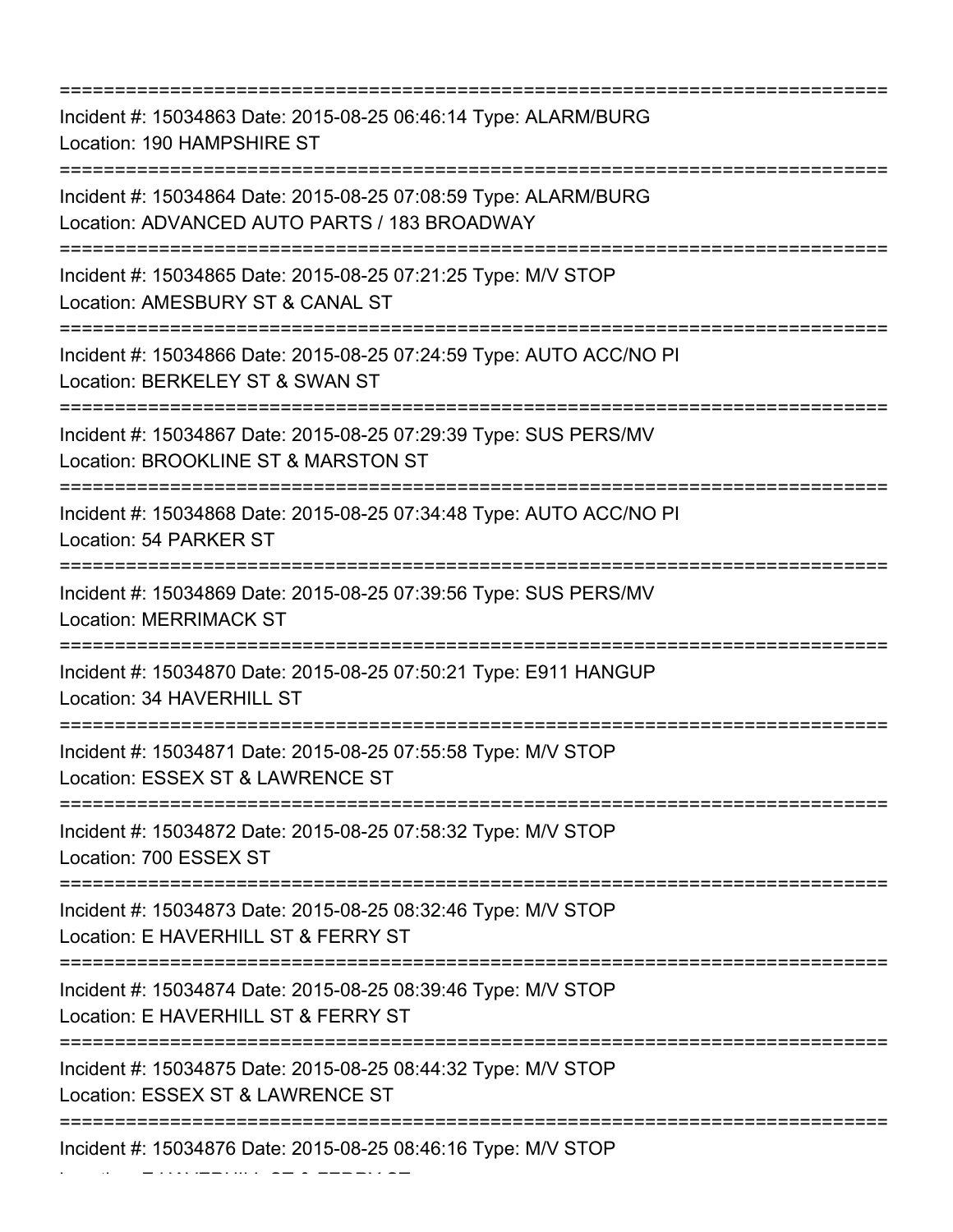=========================================================================== Incident #: 15034877 Date: 2015-08-25 08:56:55 Type: M/V STOP Location: E HAVERHILL ST & FERRY ST =========================================================================== Incident #: 15034878 Date: 2015-08-25 09:05:24 Type: M/V STOP Location: HAVERHILL ST & WHITE ST =========================================================================== Incident #: 15034879 Date: 2015-08-25 09:06:08 Type: M/V STOP Location: E HAVERHILL ST & FERRY ST =========================================================================== Incident #: 15034880 Date: 2015-08-25 09:09:16 Type: TOW OF M/V Location: 185 NEWBURY ST =========================================================================== Incident #: 15034881 Date: 2015-08-25 09:18:25 Type: M/V STOP Location: E HAVERHILL ST & FERRY ST =========================================================================== Incident #: 15034882 Date: 2015-08-25 09:20:47 Type: AUTO ACC/NO PI Location: 400 CANAL ST =========================================================================== Incident #: 15034883 Date: 2015-08-25 09:24:59 Type: M/V STOP Location: E HAVERHILL ST & FERRY ST =========================================================================== Incident #: 15034884 Date: 2015-08-25 09:32:45 Type: MEDIC SUPPORT Location: ABBOTT TREAT HARDWARE / 20 WINTER ST =========================================================================== Incident #: 15034885 Date: 2015-08-25 09:36:11 Type: M/V STOP Location: BROADWAY & TREMONT ST =========================================================================== Incident #: 15034887 Date: 2015-08-25 09:41:39 Type: SHOPLIFTING Location: RADIO SHACK / 67 WINTHROP AV =========================================================================== Incident #: 15034886 Date: 2015-08-25 09:42:45 Type: M/V STOP Location: PACKARD PHARMACY / 128 PARKER ST =========================================================================== Incident #: 15034888 Date: 2015-08-25 09:49:09 Type: HIT & RUN M/V Location: 264 E HAVERHILL ST =========================================================================== Incident #: 15034889 Date: 2015-08-25 09:50:17 Type: DOMESTIC/PROG Location: 62 MELVIN ST #APT21 =========================================================================== Incident #: 15034890 Date: 2015-08-25 09:52:00 Type: M/V STOP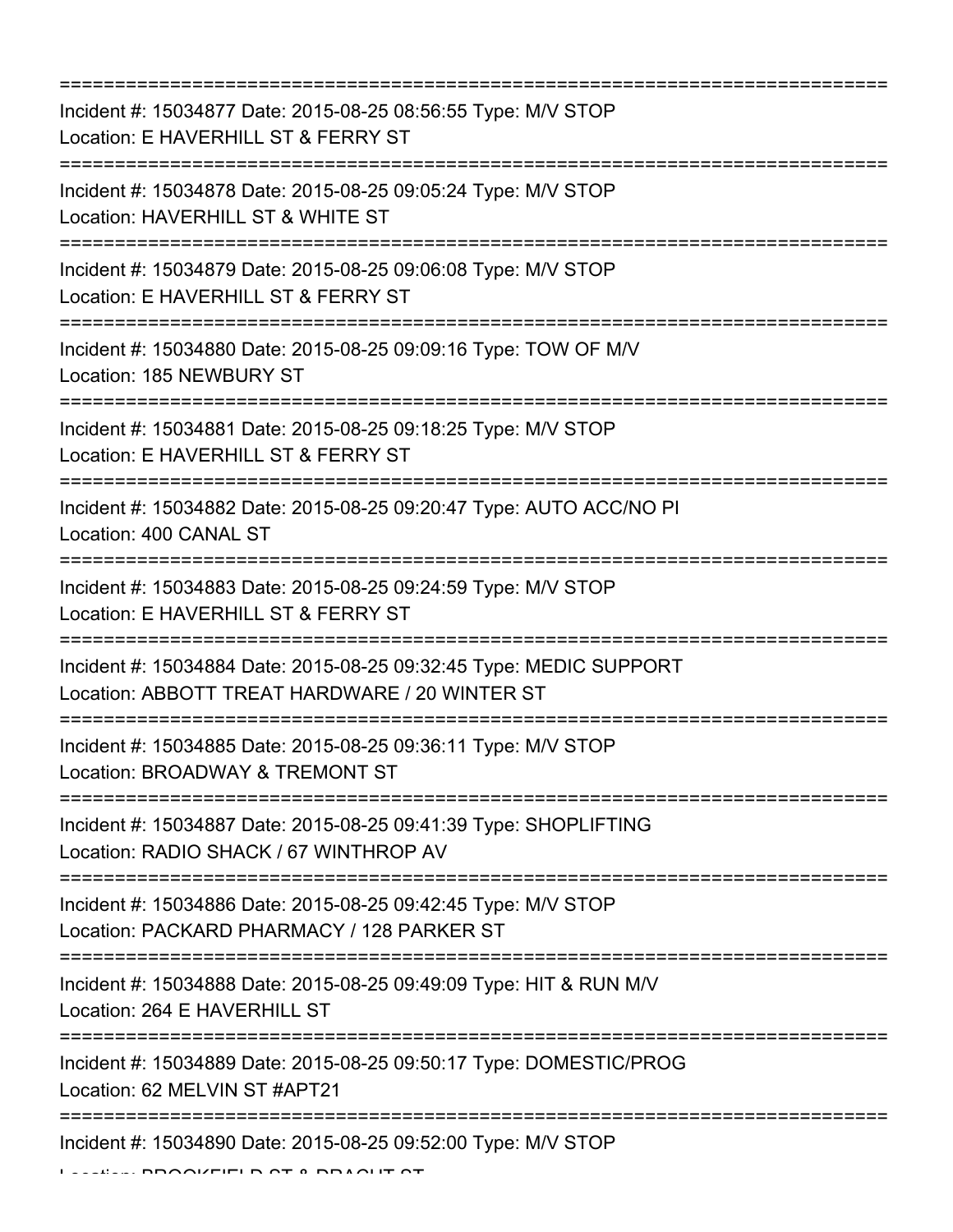=========================================================================== Incident #: 15034891 Date: 2015-08-25 09:54:40 Type: HIT & RUN M/V Location: 36 DOYLE ST =========================================================================== Incident #: 15034892 Date: 2015-08-25 10:01:20 Type: GENERAL SERV Location: LAWLOR SCHOOL / 4 LEXINGTON ST =========================================================================== Incident #: 15034893 Date: 2015-08-25 10:03:06 Type: MV/BLOCKING Location: 41 LEXINGTON ST =========================================================================== Incident #: 15034894 Date: 2015-08-25 10:08:41 Type: MISSING PERS Location: 247 PARK ST FL 1ST =========================================================================== Incident #: 15034895 Date: 2015-08-25 10:08:54 Type: M/V STOP Location: E HAVERHILL ST & FERRY ST =========================================================================== Incident #: 15034902 Date: 2015-08-25 10:15:31 Type: INVESTIGATION Location: 88 MT VERNON ST =========================================================================== Incident #: 15034896 Date: 2015-08-25 10:17:23 Type: SUS PERS/MV Location: 63 KINGSTON ST =========================================================================== Incident #: 15034897 Date: 2015-08-25 10:18:25 Type: M/V STOP Location: E HAVERHILL ST & FERRY ST =========================================================================== Incident #: 15034898 Date: 2015-08-25 10:19:41 Type: GENERAL SERV Location: 174 ARLINGTON ST =========================================================================== Incident #: 15034899 Date: 2015-08-25 10:23:09 Type: 209A/SERVE Location: 9 INMAN ST =========================================================================== Incident #: 15034900 Date: 2015-08-25 10:25:22 Type: M/V STOP Location: 8 ROWE ST =========================================================================== Incident #: 15034901 Date: 2015-08-25 10:26:47 Type: M/V STOP Location: E HAVERHILL ST & FERRY ST =========================================================================== Incident #: 15034903 Date: 2015-08-25 10:42:34 Type: M/V STOP Location: EVERETT ST & PACKARD ST =========================================================================== Incident #: 15034904 Date: 2015-08-25 10:43:55 Type: M/V STOP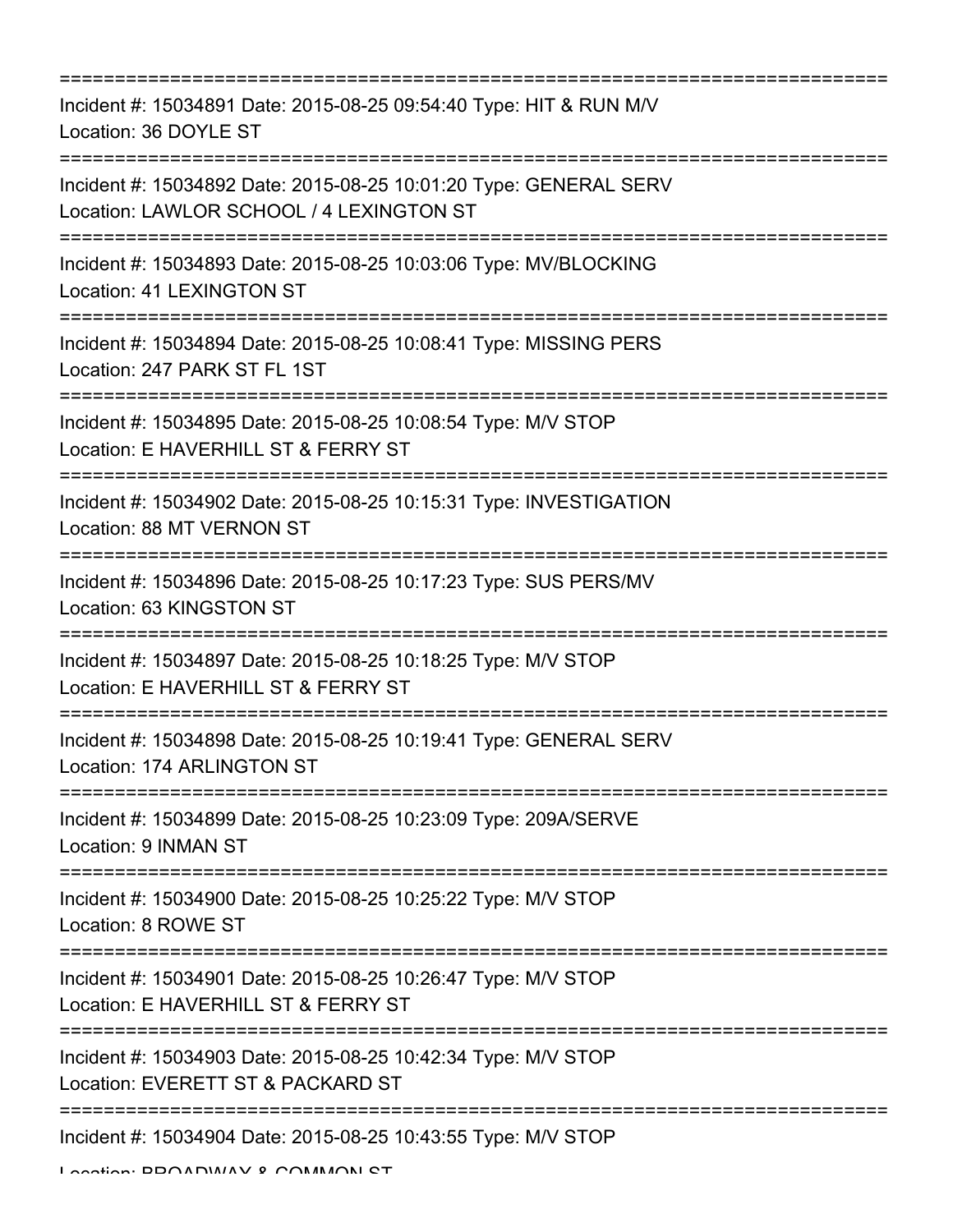| Incident #: 15034905 Date: 2015-08-25 10:47:07 Type: TOW OF M/V<br>Location: APPLETON ST & ESSEX ST                                  |
|--------------------------------------------------------------------------------------------------------------------------------------|
| Incident #: 15034906 Date: 2015-08-25 10:51:52 Type: PARK & WALK<br>Location: BRADFORD ST & BROADWAY<br>============================ |
| Incident #: 15034907 Date: 2015-08-25 10:53:13 Type: M/V STOP<br>Location: HAMPSHIRE ST & VALLEY ST                                  |
| Incident #: 15034908 Date: 2015-08-25 11:07:03 Type: THREATS<br>Location: 579 ANDOVER ST                                             |
| Incident #: 15034909 Date: 2015-08-25 11:10:34 Type: M/V STOP<br>Location: 421 MERRIMACK ST                                          |
| :====================<br>Incident #: 15034910 Date: 2015-08-25 11:17:39 Type: B&E/PROG<br>Location: 6 TREMONT ST                     |
| Incident #: 15034913 Date: 2015-08-25 11:20:34 Type: STOL/MV/PAS<br>Location: 11 SUMMER ST                                           |
| =======================<br>Incident #: 15034911 Date: 2015-08-25 11:22:26 Type: SUS PERS/MV<br>Location: WEDGEWOOD RD                |
| Incident #: 15034912 Date: 2015-08-25 11:24:45 Type: A&B PAST<br>Location: CANTON ST & PROSPECT ST                                   |
| Incident #: 15034914 Date: 2015-08-25 11:49:10 Type: M/V STOP<br>Location: LAWRENCE ST & METHUEN ST                                  |
| Incident #: 15034917 Date: 2015-08-25 11:54:45 Type: LOST PROPERTY<br>Location: 182 HIGH ST                                          |
| Incident #: 15034915 Date: 2015-08-25 11:58:01 Type: MV/BLOCKING<br><b>Location: 11 LAWRENCE ST</b>                                  |
| Incident #: 15034916 Date: 2015-08-25 12:00:34 Type: M/V STOP<br>Location: LAWRENCE ST & SARATOGA ST                                 |
| Incident #: 15034918 Date: 2015-08-25 12:06:14 Type: SUS PERS/MV<br>Location: FRANKLIN ST & HAVERHILL ST                             |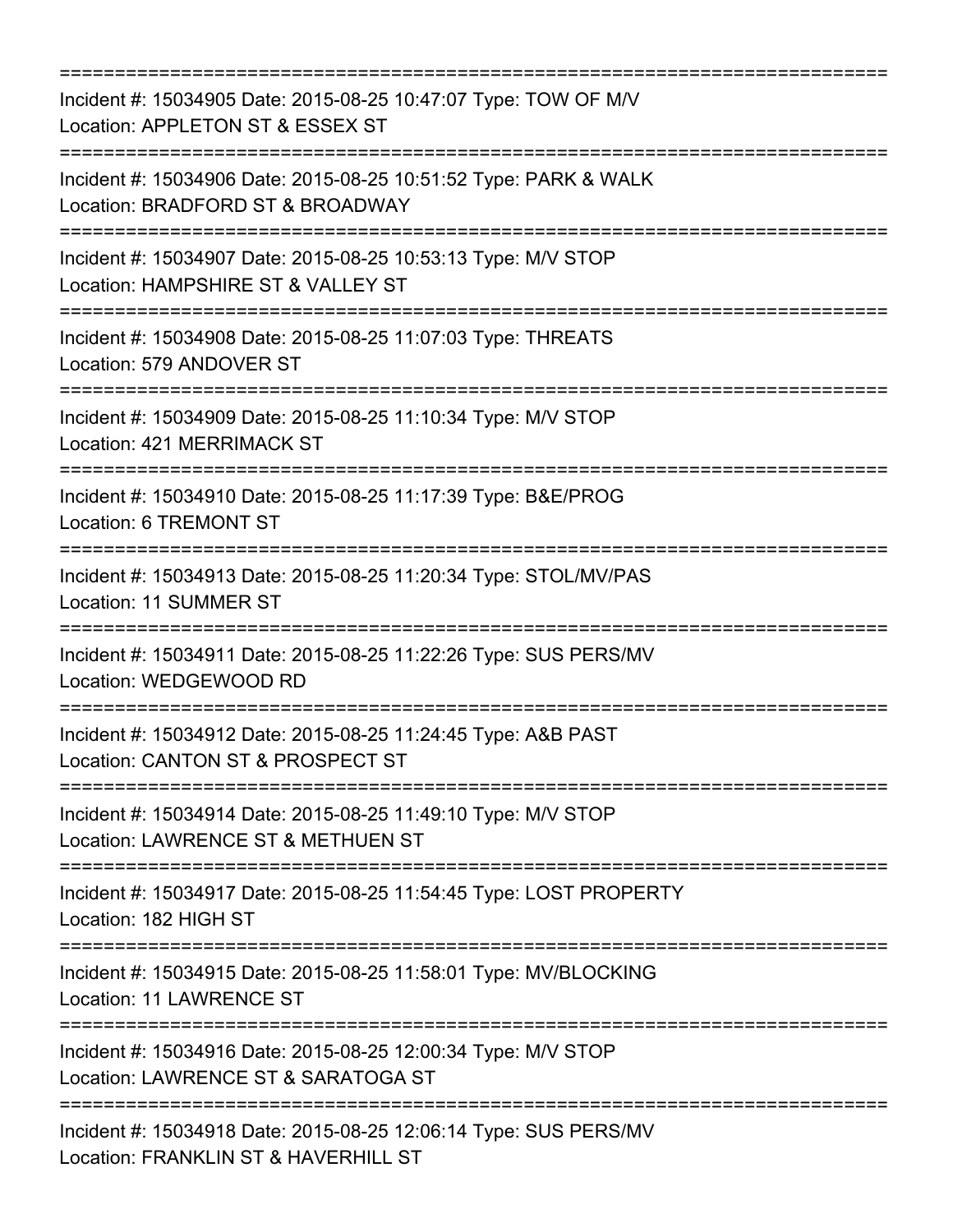Incident #: 15034919 Date: 2015-08-25 12:08:06 Type: PARK & WALK Location: BRADFORD ST & BROADWAY =========================================================================== Incident #: 15034920 Date: 2015-08-25 12:16:50 Type: AUTO ACC/NO PI Location: 19 OXFORD ST =========================================================================== Incident #: 15034922 Date: 2015-08-25 12:19:34 Type: AUTO ACC/NO PI Location: CANAL ST & MARSTON ST =========================================================================== Incident #: 15034921 Date: 2015-08-25 12:19:47 Type: SUS PERS/MV Location: 205 BROADWAY =========================================================================== Incident #: 15034923 Date: 2015-08-25 12:35:08 Type: SUS PERS/MV Location: WIN / 1 MEDFORD ST =========================================================================== Incident #: 15034924 Date: 2015-08-25 12:51:06 Type: M/V STOP Location: MERRIMACK ST & S UNION ST =========================================================================== Incident #: 15034925 Date: 2015-08-25 12:51:33 Type: M/V STOP Location: 265 LOWELL ST =========================================================================== Incident #: 15034926 Date: 2015-08-25 13:06:11 Type: TOW OF M/V Location: METHUEN ST & MILL ST =========================================================================== Incident #: 15034927 Date: 2015-08-25 13:20:09 Type: STOL/MV/PAS Location: 106 COMMON ST =========================================================================== Incident #: 15034928 Date: 2015-08-25 13:35:54 Type: INVESTIGATION Location: LAWRENCE HIGH SCHOOL / 71 N PARISH RD =========================================================================== Incident #: 15034929 Date: 2015-08-25 13:52:08 Type: 209A/SERVE Location: 570 HAVERHILL ST FL 3 =========================================================================== Incident #: 15034930 Date: 2015-08-25 14:01:19 Type: ALARM/BURG Location: 1 MERRIMACK VIEW CT =========================================================================== Incident #: 15034931 Date: 2015-08-25 14:03:44 Type: INVESTIGATION Location: 90 LOWELL ST ============================== Incident #: 15034932 Date: 2015-08-25 14:06:25 Type: SUS PERS/MV Location: 107 BYRON AV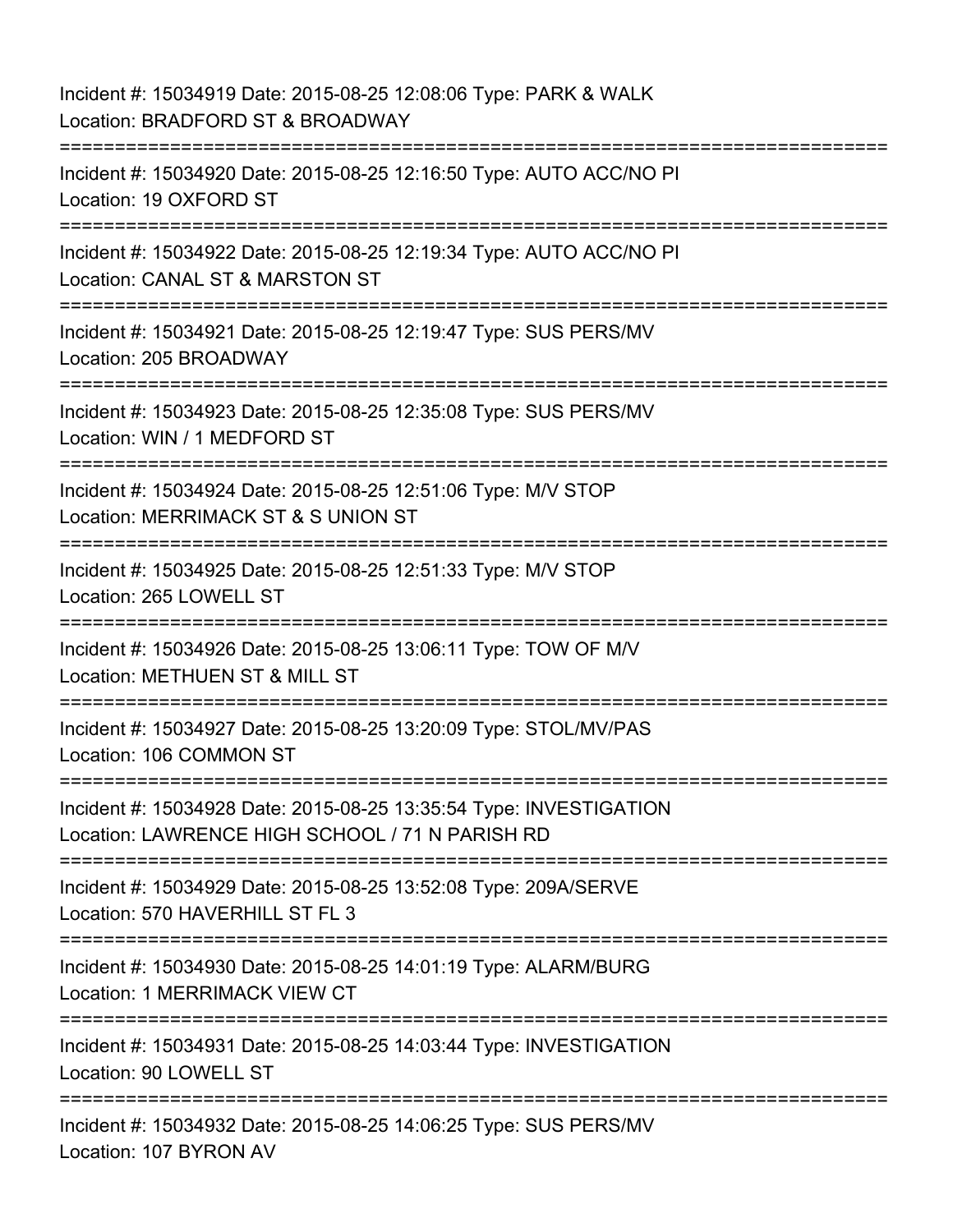Incident #: 15034933 Date: 2015-08-25 14:10:56 Type: MV/BLOCKING Location: 16 BENNETT ST =========================================================================== Incident #: 15034934 Date: 2015-08-25 14:11:55 Type: TOW OF M/V Location: 120 SPRINGFIELD ST =========================================================================== Incident #: 15034935 Date: 2015-08-25 14:21:51 Type: ALARM/BURG Location: MEJIA RESD / 1 MERRIMACK VIEW CT =========================================================================== Incident #: 15034936 Date: 2015-08-25 14:29:22 Type: LARCENY/PAST Location: LAWRENCE HIGH SCHOOL / 71 N PARISH RD =========================================================================== Incident #: 15034938 Date: 2015-08-25 14:30:24 Type: TOW OF M/V Location: 15 SPRINGFIELD ST =========================================================================== Incident #: 15034937 Date: 2015-08-25 14:31:55 Type: B&E/MV/PAST Location: 1 GENERAL ST =========================================================================== Incident #: 15034939 Date: 2015-08-25 14:43:23 Type: INVESTIGATION Location: 90 LOWELL ST =========================================================================== Incident #: 15034940 Date: 2015-08-25 14:49:57 Type: LARCENY/PAST Location: 19 WINTER ST =========================================================================== Incident #: 15034941 Date: 2015-08-25 15:03:33 Type: AUTO ACC/NO PI Location: BROADWAY & LOWELL ST =========================================================================== Incident #: 15034942 Date: 2015-08-25 15:06:57 Type: LOCKOUT Location: 280 MERRIMACK ST =========================================================================== Incident #: 15034943 Date: 2015-08-25 15:07:44 Type: M/V STOP Location: BROADWAY =========================================================================== Incident #: 15034944 Date: 2015-08-25 15:10:30 Type: LARCENY/PAST Location: 434 BROADWAY =========================================================================== Incident #: 15034945 Date: 2015-08-25 15:14:58 Type: MEDIC SUPPORT Location: 113 S UNION ST FL 2ND =========================================================================== Incident #: 15034946 Date: 2015-08-25 15:15:49 Type: FIGHT Location: MCDONALDS / 50 BROADWAY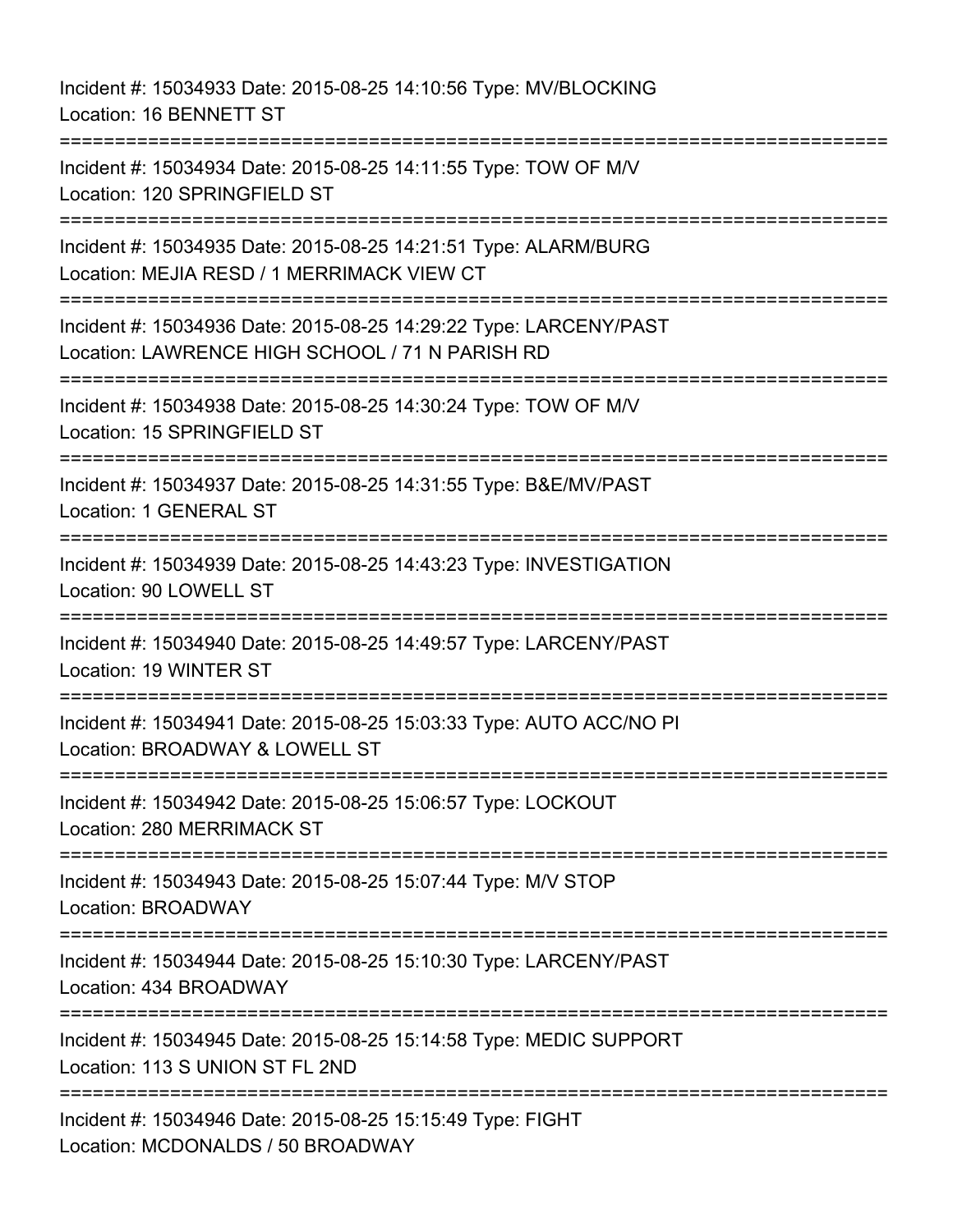| Incident #: 15034947 Date: 2015-08-25 15:37:15 Type: LARCENY/PAST<br>Location: 19 HANCOCK ST FL 2                                |
|----------------------------------------------------------------------------------------------------------------------------------|
| Incident #: 15034948 Date: 2015-08-25 15:51:07 Type: CK WELL BEING<br>Location: 312 WATER ST #12                                 |
| Incident #: 15034949 Date: 2015-08-25 15:57:18 Type: INVEST CONT<br>Location: 41 BERKELEY ST                                     |
| Incident #: 15034950 Date: 2015-08-25 16:06:34 Type: M/V STOP<br>Location: GARDEN ST & JACKSON ST                                |
| Incident #: 15034951 Date: 2015-08-25 16:08:52 Type: AUTO ACC/NO PI<br>Location: 181 CANAL ST                                    |
| Incident #: 15034952 Date: 2015-08-25 16:26:05 Type: AUTO ACC/NO PI<br>Location: HEWITTS PACKAGE STORE, INCORP / 109 LAWRENCE ST |
| Incident #: 15034953 Date: 2015-08-25 16:29:44 Type: E911 HANGUP<br>Location: CASA NUEVA VIDA / 59 JACKSON ST                    |
| Incident #: 15034954 Date: 2015-08-25 17:02:35 Type: SHOTS FIRED<br>Location: 42 CANTON ST                                       |
| Incident #: 15034955 Date: 2015-08-25 17:04:40 Type: DISTURBANCE<br>Location: 5 DEBBIE LN                                        |
| Incident #: 15034956 Date: 2015-08-25 17:10:04 Type: KEEP PEACE<br>Location: 26 HILLSIDE AV FL 3                                 |
| Incident #: 15034957 Date: 2015-08-25 17:25:29 Type: SUS PERS/MV<br>Location: FERRY ST & VERMONT ST                              |
| Incident #: 15034958 Date: 2015-08-25 17:27:02 Type: SPECIAL CHECK<br>Location: 568 HAMPSHIRE ST #B                              |
| Incident #: 15034959 Date: 2015-08-25 17:29:36 Type: MV/BLOCKING<br>Location: JACKSON ST & METHUEN ST                            |
| Incident #: 15034960 Date: 2015-08-25 17:30:37 Type: M/V STOP<br>Location: BROADWAY & WATER ST                                   |

===========================================================================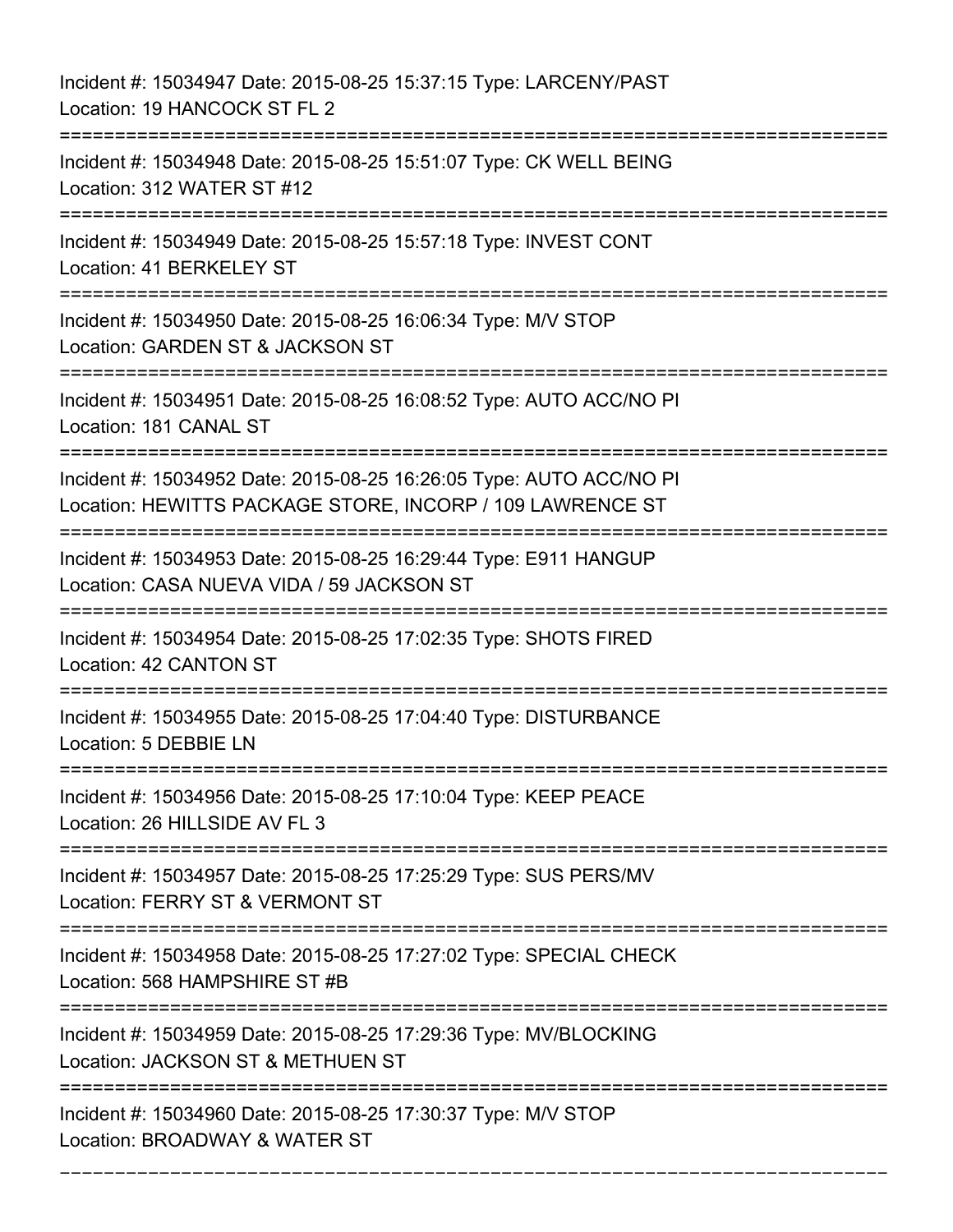| Incident #: 15034961 Date: 2015-08-25 17:36:00 Type: NOISE ORD<br>Location: 58 SALEM ST                                             |
|-------------------------------------------------------------------------------------------------------------------------------------|
| Incident #: 15034963 Date: 2015-08-25 17:37:47 Type: AUTO ACC/NO PI<br>Location: 3 JOHN ST<br>------------------------------------- |
| Incident #: 15034962 Date: 2015-08-25 17:37:49 Type: MEDIC SUPPORT<br>Location: 12 WINTHROP AV                                      |
| Incident #: 15034964 Date: 2015-08-25 17:40:58 Type: AUTO ACC/NO PI<br>Location: PARK ST & WILLOW ST                                |
| Incident #: 15034965 Date: 2015-08-25 17:54:01 Type: HIT & RUN M/V<br>Location: 33 FITZ ST                                          |
| Incident #: 15034966 Date: 2015-08-25 18:10:00 Type: VIO 209A<br>Location: 305 PROSPECT ST                                          |
| Incident #: 15034967 Date: 2015-08-25 18:11:16 Type: AUTO ACC/NO PI<br>Location: PARK ST & SPRUCE ST                                |
| Incident #: 15034968 Date: 2015-08-25 18:14:18 Type: KEEP PEACE<br>Location: 26 HILLSIDE AV<br>=============================        |
| Incident #: 15034969 Date: 2015-08-25 18:24:55 Type: 209A/SERVE<br>Location: 310 ANDOVER ST                                         |
| Incident #: 15034970 Date: 2015-08-25 18:36:27 Type: ROBBERY ARMED<br>Location: 610 S UNION ST                                      |
| Incident #: 15034971 Date: 2015-08-25 18:44:29 Type: MV/BLOCKING<br>Location: 321 LAWRENCE ST                                       |
| Incident #: 15034972 Date: 2015-08-25 18:48:54 Type: DISORDERLY<br>Location: BROOKFIELD ST & KENNETH ST                             |
| Incident #: 15034973 Date: 2015-08-25 18:54:41 Type: AUTO ACC/NO PI<br>Location: 14 PLEASANT TER                                    |
| Incident #: 15034974 Date: 2015-08-25 19:16:45 Type: M/V STOP<br>Location: PARKER ST & SALEM ST                                     |
|                                                                                                                                     |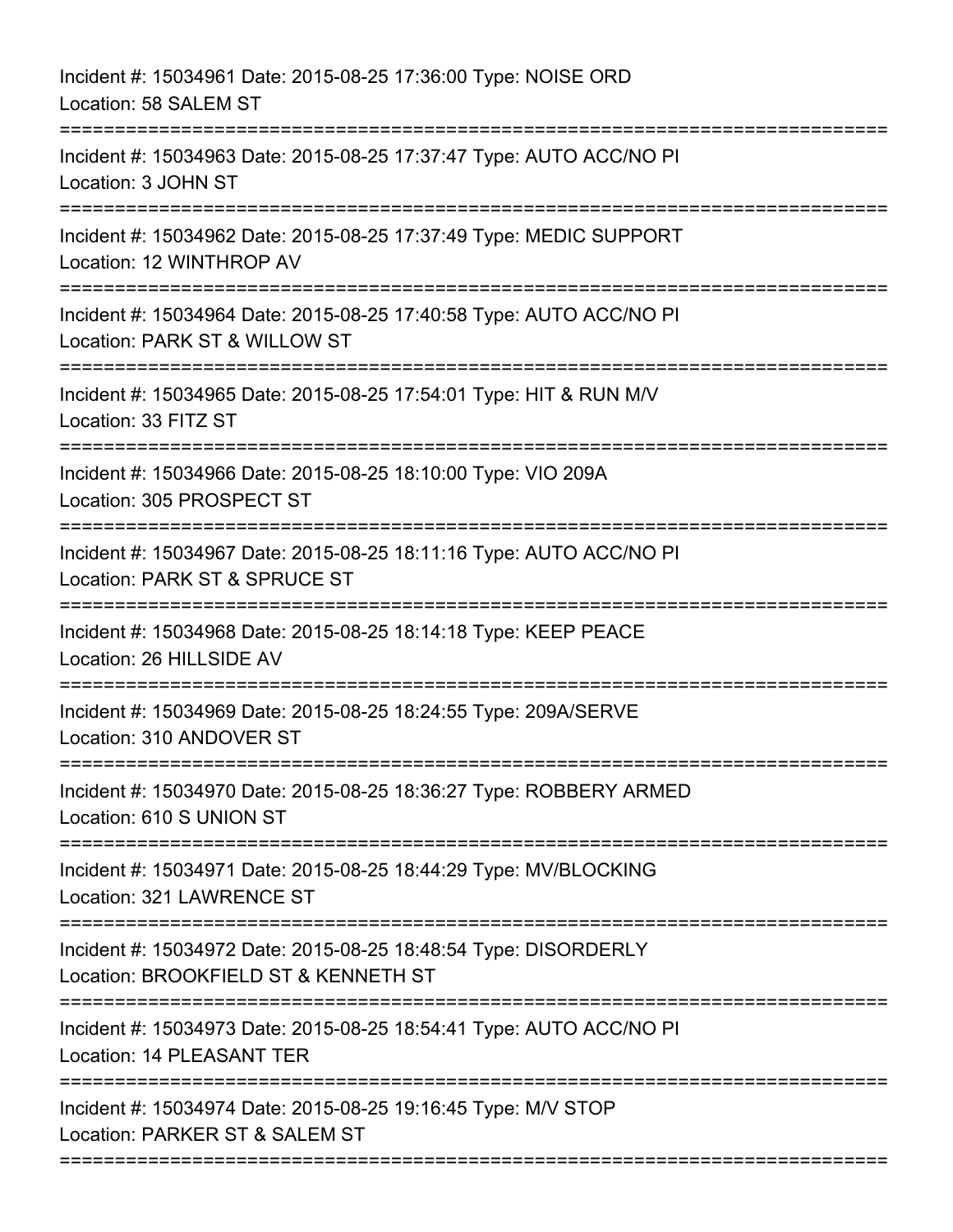| Incident #: 15034975 Date: 2015-08-25 19:41:23 Type: SUS PERS/MV<br>Location: D'WENDY'S RESTARAUNT / 459 BROADWAY<br>================          |
|------------------------------------------------------------------------------------------------------------------------------------------------|
| :==================================<br>Incident #: 15034976 Date: 2015-08-25 19:44:37 Type: M/V STOP<br>Location: E HAVERHILL ST & PROSPECT ST |
| Incident #: 15034977 Date: 2015-08-25 19:46:29 Type: ALARM/BURG<br>Location: LAWRENCE SENIOR CENTER / 155 HAVERHILL ST                         |
| Incident #: 15034978 Date: 2015-08-25 20:06:37 Type: DOMESTIC/PROG<br>Location: 11 LAWRENCE ST #505 FL 5                                       |
| Incident #: 15034979 Date: 2015-08-25 20:16:11 Type: DRUG VIO<br>Location: BROADWAY AV & WEST ST                                               |
| Incident #: 15034980 Date: 2015-08-25 20:22:20 Type: ALARM/BURG<br>Location: AMES ST & PROVIDENCE ST                                           |
| Incident #: 15034981 Date: 2015-08-25 20:37:38 Type: DRUG VIO<br>Location: ALDER ST & POPLAR ST<br>====================                        |
| Incident #: 15034982 Date: 2015-08-25 20:50:32 Type: B&E/PROG<br>Location: ANCHOR AUTO / 140 WEST ST                                           |
| :====================<br>Incident #: 15034983 Date: 2015-08-25 20:52:34 Type: ALARM/BURG<br>Location: ST GEORGE'S CHURCH / 8 LOWELL ST         |
| Incident #: 15034984 Date: 2015-08-25 21:00:05 Type: DISTURBANCE<br>Location: 82 KINGSTON ST FL 1                                              |
| Incident #: 15034985 Date: 2015-08-25 21:21:33 Type: MAL DAMAGE<br>Location: 264 AMES ST                                                       |
| Incident #: 15034986 Date: 2015-08-25 21:23:46 Type: M/V STOP<br>Location: MERRIMACK ST & S BROADWAY<br>----------------------------------     |
| Incident #: 15034987 Date: 2015-08-25 21:34:29 Type: INVEST CONT<br>Location: 42 CANTON ST                                                     |
| Incident #: 15034988 Date: 2015-08-25 21:41:48 Type: SUS PERS/MV<br>Location: HAFFNERS / PARKER ST<br>:===========================             |